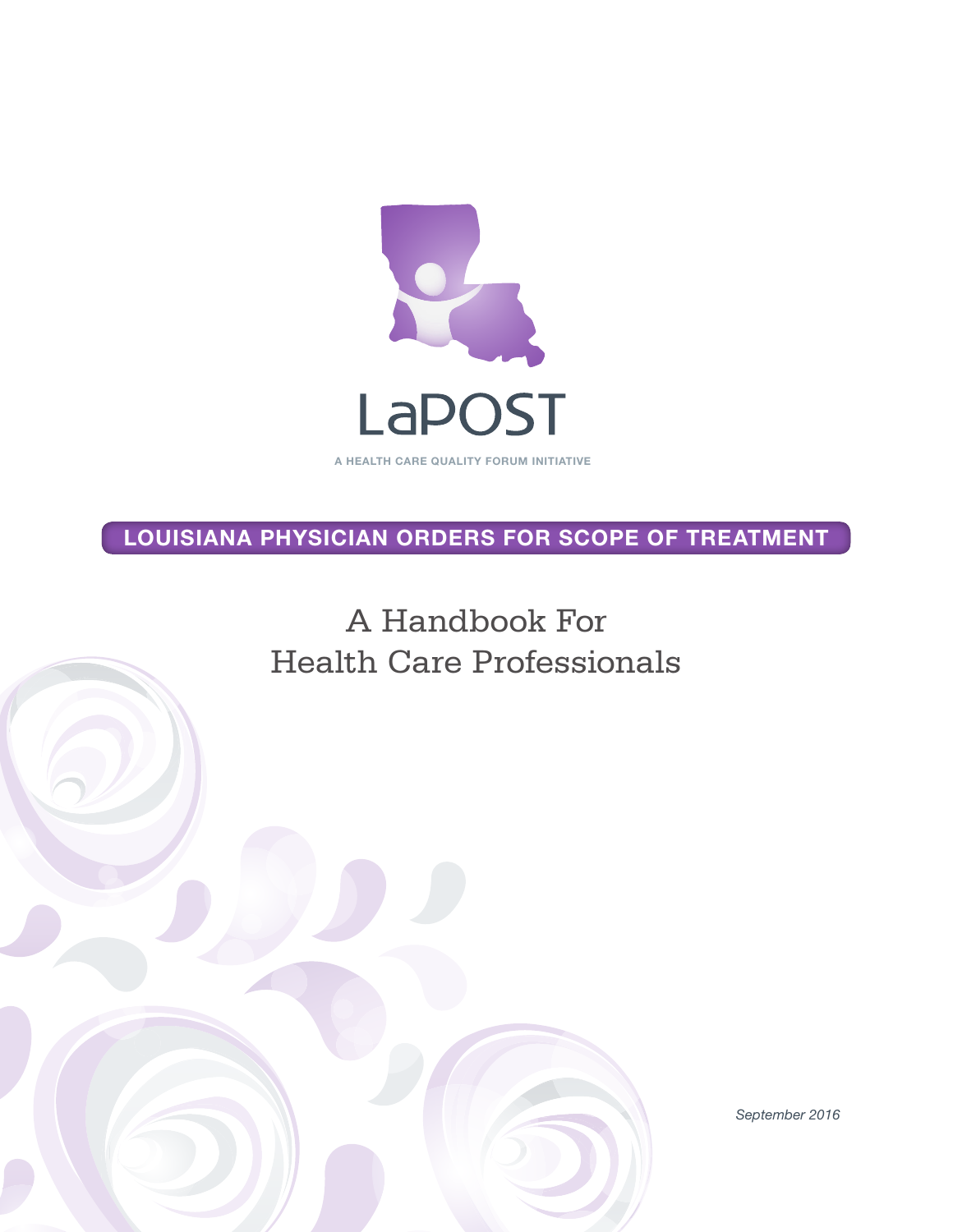## Introduction To LaPOST

Louisiana Physician Orders for Scope of Treatment (LaPOST) is an easily identifiable gold document that translates a patient's goals of care and treatment preferences into a physician's order that transfers across health care settings. The LaPOST document represents a plan of care for a patient with a life-limiting illness, and is modeled after the Physician Orders for Life-Sustaining Treatment (POLST) Paradigm.

The document should be completed after a thorough discussion with the patient or his/ her personal health care representative\* regarding the patient's understanding of the illness, treatment preferences, values and goals of care. Completion of a LaPOST document encourages communication between doctors and patients, enables patients to make informed decisions and clearly documents these decisions to other physicians and health care professionals. As a result, LaPOST can help ensure that a patient's wishes are honored, prevent unwanted or non-beneficial treatments and reduce patient and family stress regarding decision-making.

LaPOST does not replace an advance directive, or living will, but it can be used to operationalize the directives of the living will. It is recommended that patients with a life-limiting illness have three (3) documents:

- *LaPOST (Louisiana Physician Order for Scope of Treatment)*
- *Power of attorney for health care*
- *Advance directive (living will)*

The LaPOST document belongs to the patient and travels with the patient as he/she moves from one health care setting to another.

*\*A personal health care representative is defined as a person who has authority in accordance with Louisiana law to act on behalf of an individual related to health care because of incapacity.*

# The Law and LaPOST

In some cases, physicians have been hesitant to follow LaPOST orders without first reassessing the person's wishes in the current clinical situation. However, Louisiana law passed during the 2010 Legislative Session (Act 954) and revised June 13, 2016 requires that LaPOST be followed until a review is completed by the accepting health care professional. The LaPOST document must be followed even if the physician who has signed the document is not on the medical staff of the facility.

The law also states that health care providers who honor LaPOST documents are not subject to criminal prosecution, civil liability or any other sanction as a result of following the orders. Health care institutions are encouraged to develop policy and procedures for the use of LaPOST. Examples of such policies are available at www.La-POST.org and require appropriate legal consultation.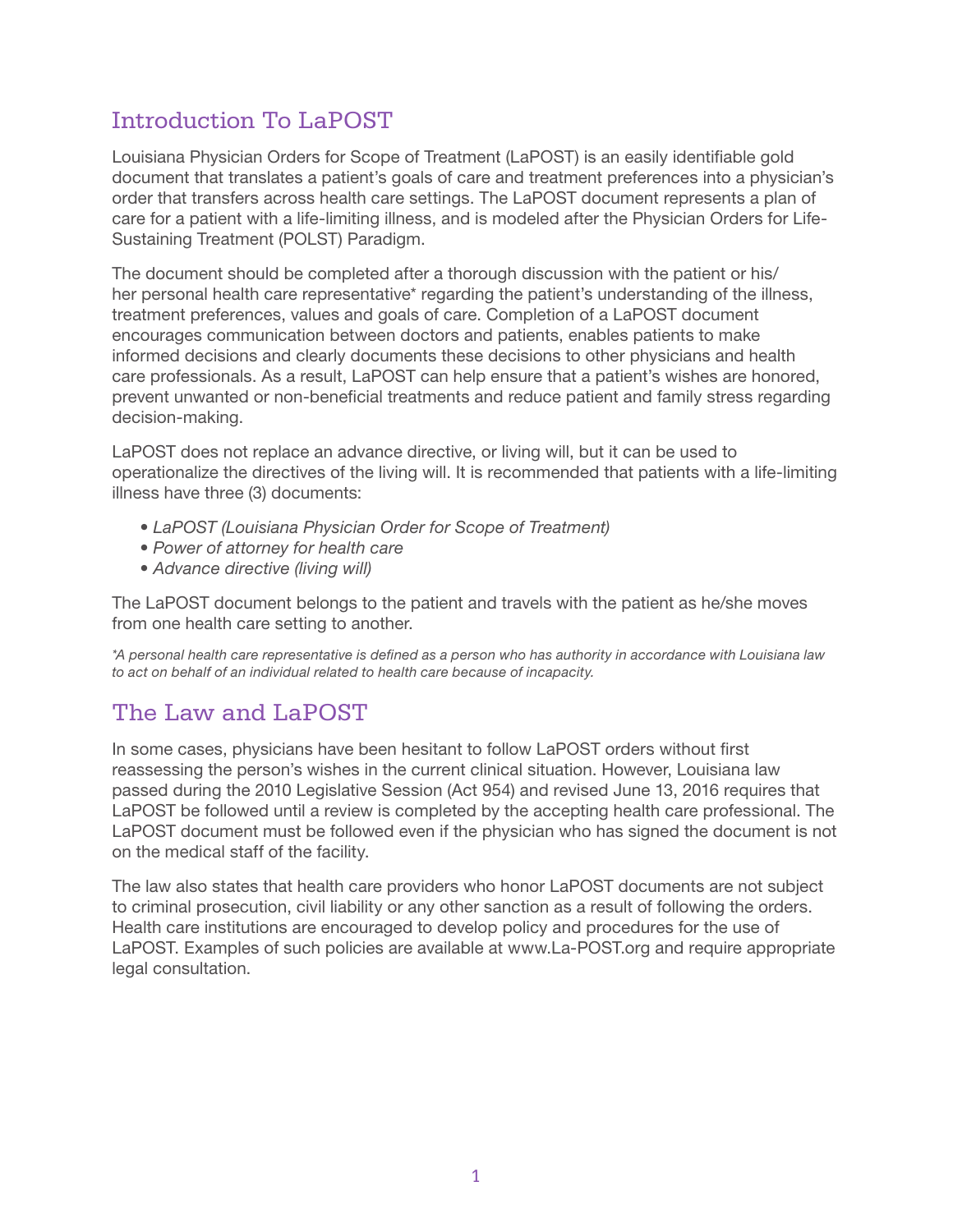## The Impact Of LaPOST

The LaPOST program was the top priority of the Louisiana Health Care Redesign Collaborative – End of Life Work Group. Research has shown that documents like LaPOST are making a difference in end-of-life care.

Studies in states that have POLST available have revealed that among patients with completed POLST documents, treatment preferences were respected 98 percent of the time, and no one received unwanted CPR, intubation, intensive care or feeding tubes. As a result, POLST has helped to bridge the gap between what treatments patients want and what they receive.

## Additional Information

Louisiana Physician Orders for Scope of Treatment (LaPOST) • www.la-post.org Physician Orders for Life Sustaining Treatment (POLST) Paradigm • www.polst.org

# LaPOST And The Advance Directive

LaPOST can be used as a stand alone document. It also complements but does not replace an advance directive. An advance directive allows individuals to document the type of medical care that is acceptable in case of a terminal illness and is usually completed in advance of any illness. The advance directive can only be used when the patient is unable to speak for him/ herself and if two physicians certify that the patient has a terminal illness. It provides a broad outline of a patient's wishes relating to end-of-life care and may be completed by any adult, regardless of one's health status. An advance directive is not a physician's order, requires interpretation and is often unavailable when needed.

|               | <b>ADVANCE DIRECTIVE</b>                                                                                       | <b>LaPOST</b>                                                   |
|---------------|----------------------------------------------------------------------------------------------------------------|-----------------------------------------------------------------|
| <b>WHO?</b>   | Every adult                                                                                                    | Individual with serious, advanced<br>illness, regardless of age |
| <b>WHAT?</b>  | Broad outline that requires<br>interpretation and translation to<br>a physician's order                        | Specific physician's order                                      |
| <b>WHERE?</b> | Needs to be retrieved; no universal<br>system. Can be archived with<br>Louisiana Secretary of State for a fee. | Travels with patient across<br>health care settings             |

In contrast, LaPOST is designed for those with life-limiting illnesses and identifies the specific wishes of a patient regarding medical treatments. With the appropriate signatures, the LaPOST document may be used for any person who has a life-limiting illness, regardless of age.

LaPOST is the first statewide, uniform physician's order that is recognized across care settings. The LaPOST document travels with patients when they move from one residential or medical setting to another, providing clear direction about patients' health care treatment wishes for physicians, nurses, emergency responders and other health care providers wherever they are.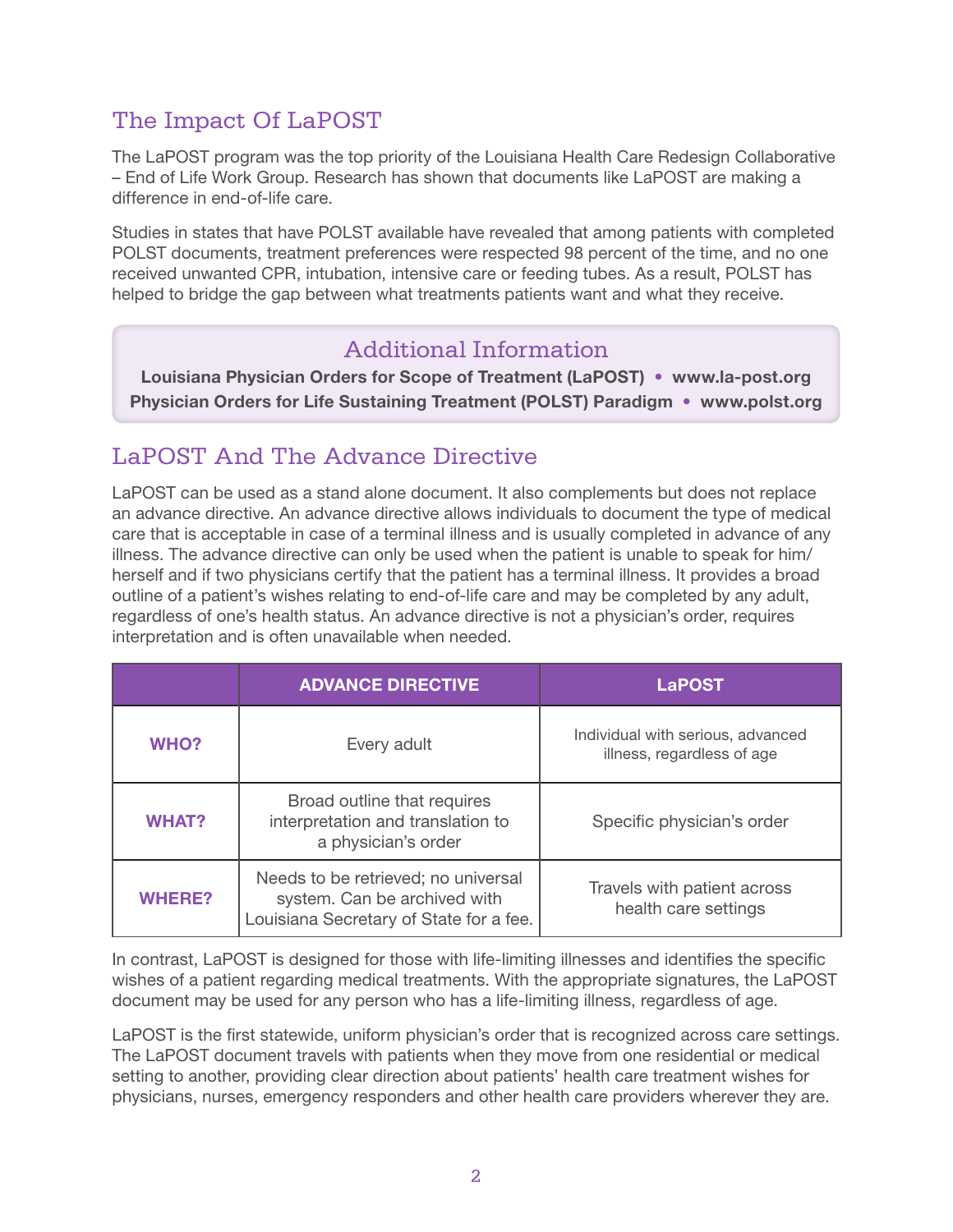## Discussing LaPOST With Patients

Conversations with patients about the type of care they would like to receive as their disease progresses are important. The LaPOST document provides a context for guiding the conversation and makes it more likely that patients will express their treatment wishes and goals of care.

The completion of the LaPOST document involves a thorough discussion between patients and physicians with physicians responsible for the completion of the document. Other members of the health care team - nurses, social workers or chaplains - may also be involved in the conversation about end-of-life care, particularly to address physical, psychosocial and spiritual issues that may arise.

Because the LaPOST document establishes medical orders, a physician must sign the document for it to be valid. The patient or his/her personal health care representative must sign as well to confirm that the orders were discussed and agreed upon. Once signed by both the physician and patient, or the health care representative, LaPOST becomes part of the patient's medical record. It can be modified or revoked at any time based on new information or changes in a patient's condition or treatment preferences.

#### A sample conversation with a patient about LaPOST may sound like this:

*"I'd like to talk with you today about what is going on with you. This will help me understand how to best care for you or your family member. We will need to discuss the types of treatments available, what will work, what might work and what will not work and what your goals of care are. After we have that conversation, we will be able to complete a LaPOST document which is a physician's order that outlines the plan of care we discussed. This order will communicate this important information to other members of the health care team so they know how to best care for you during your illness. This document will transfer with you across care settings (hospital to home to nursing home or assisted living). The LaPOST document can be changed or adjusted at any time to ensure that it represents your wishes and goals of care."*

## Using LaPOST

## THE DOCUMENT

The LaPOST document is a two-sided gold form. One side of the document contains the Physician Orders for Scope of Treatment (Sections A – D) and the required signature of the physician and the patient or his/her personal health care representative. The other side of the document lists additional instructions, including a description of how to review or void the document. Completion of a LaPOST document is voluntary, and the purpose of the document is to ensure that the patient receives the level of medical care he/she desires regardless of care setting. In institutional settings, the LaPOST should be the first document in the clinical record.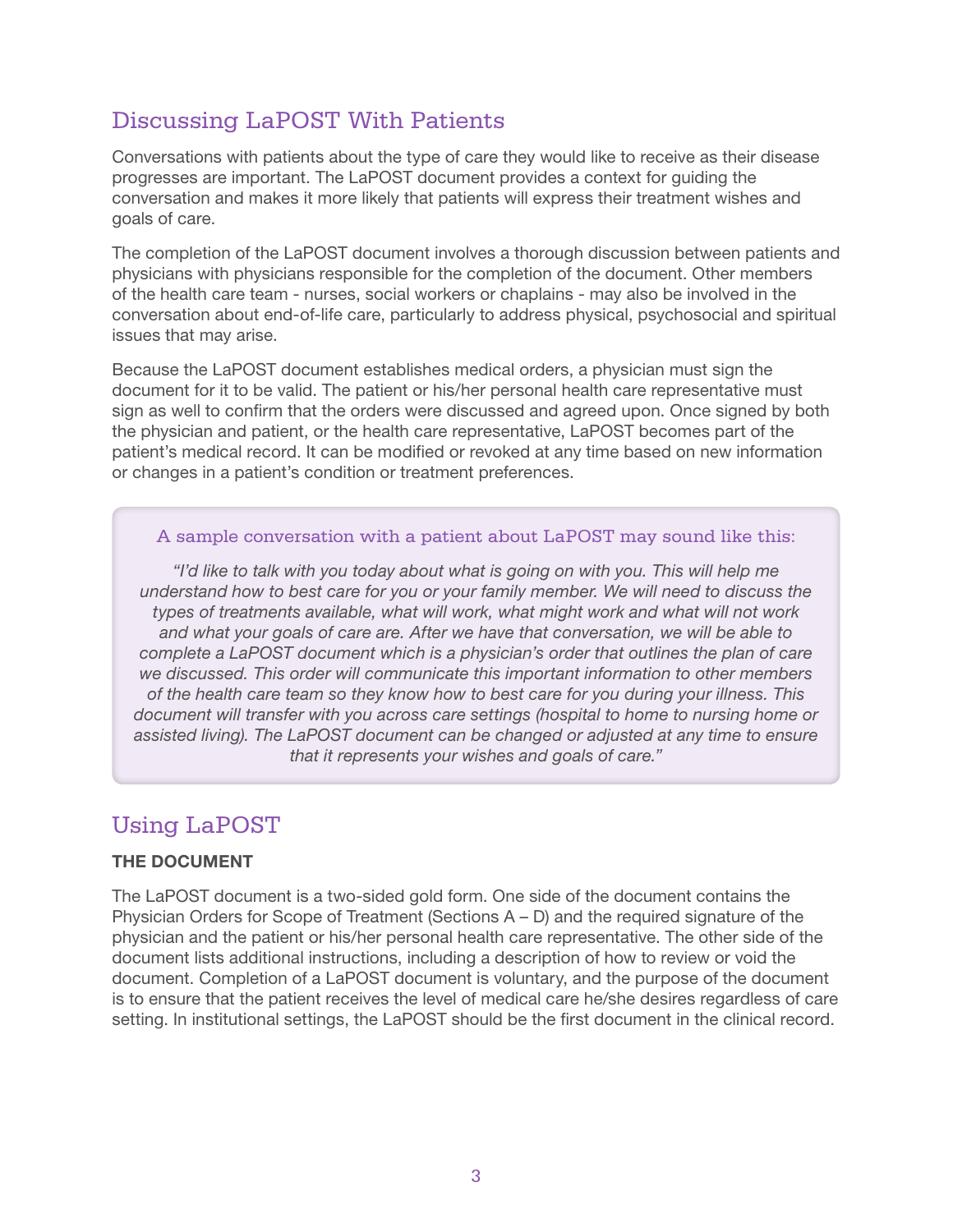#### PATIENT TRANSFERS

When a person with a LaPOST document is transferred from one setting to another – for example, from a long-term care facility to a hospital – the original document should accompany that person. A copy of LaPOST, however, should always be kept in the individual's medical record. Photocopies and faxes of signed LaPOST documents are legal and valid. HIPAA permits disclosure of LaPOST to health care professionals across treatment settings.

## REVIEWING THE DOCUMENT

It is recommended that LaPOST be reviewed periodically. Review is recommended when:

- The patient is transferred from one care setting or level of care to another;
- There is a substantial change in the patient's health status; or
- The patient's treatment preferences change.

#### VOIDING THE DOCUMENT

A patient with capacity can void the LaPOST document at any time or change his/her mind about treatment. To void a LaPOST document, draw a line through Sections A through D and write "VOID" in large letters. This must be signed and dated. If the patient no longer has decision-making capacity, the personal health care representative may revoke the LaPOST document if there is new knowledge of a change in the patient's wishes or medical condition.

## Completing The LaPOST Document

The introductory section on the front of the document includes comments about the LaPOST order and the requirements for health care personnel action. Identifying information must be in the top right corner. Reference is made to the LaPOST website as a resource for information about cultural/religious beliefs about end-of-life care.

The initial section also requires description of the patient's life-limiting disease and irreversible condition (e.g., cancer, dementia, heart failure or ALS) and goals of care.

The LaPOST document is divided into four sections:

- *A. Cardiopulmonary Resuscitation*
- *B. Medical Interventions*
- *C. Artificially Administered Fluids and Nutrition*
- *D. Summary*

If a patient requires treatment, the first responder should initiate any treatment orders recorded on the LaPOST and then contact medical control or the patient's physician, as indicated. If Section A, B or C is not completed, full treatment should be provided for that section until clarification is obtained.

A thorough discussion of each section and how to complete it is provided in the following pages. Patients should be advised that measures to provide comfort focused treatment will always be given, regardless of the level of medical treatments desired.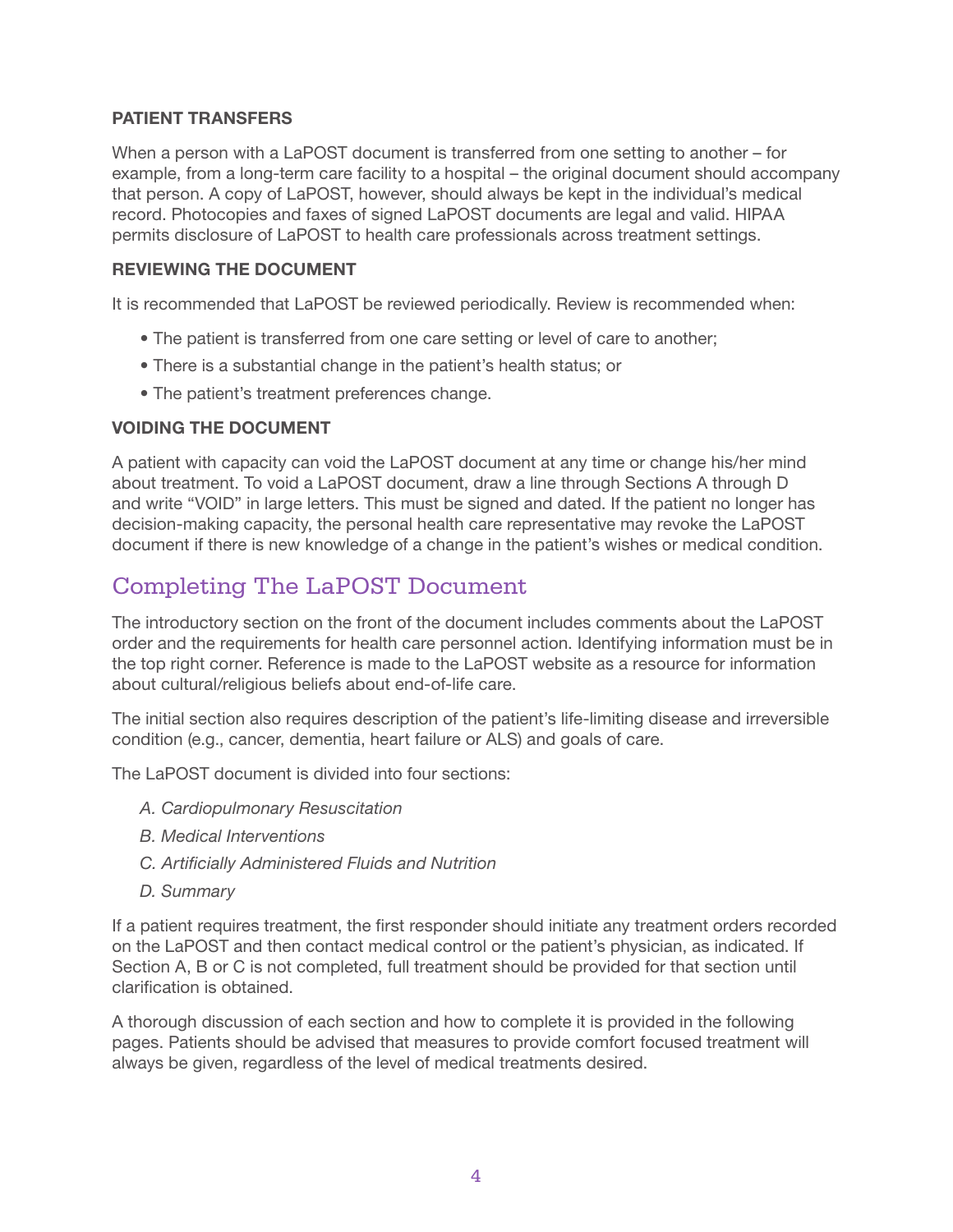### SECTION A: CARDIOPULMONARY RESUSCITATION (CPR)

|  | CARDIOPULMONARY RESUSCITATION (CPR): PERSON IS UNRESPONSIVE, PULSELESS AND IS NOT BREATHING |                                                                        |  |  |  |
|--|---------------------------------------------------------------------------------------------|------------------------------------------------------------------------|--|--|--|
|  |                                                                                             |                                                                        |  |  |  |
|  |                                                                                             | When not in cardiopulmonary arrest, follow orders in <b>B</b> and $C.$ |  |  |  |

These orders apply only when the patient is unresponsive, pulseless and is not breathing. This section does not apply to any other medical circumstances. FULL TREATMENT (primary goal of prolonging life by all medically effective means) Use treatments in Selective Treatment and Comfort Focused treatment. SECREATMENT GOOD INC. THE TREATMENT CONDITIONS WHILE AVOID BURGENS WHO TREATMENTS IN CONDITIONS IN CONDITIONS IN CONDITIONS IN CONDITIONS IN CONDITIONS IN CONTINUES.

This section also does not apply to a patient in respiratory distress (because he/she is still breathing) or to a patient who has a pulse and low blood pressure (because he/she has a pulse). For these situations, the first responder should refer to section B and follow the indicated orders. This is a state of the state orders, THESN contact physician orders of the state of the state orders of the state of the state of the state of the state of the state of the state of the state of the state this section also does not annly to a natient in respiratory distress (because he/she is  $\omega$ , is those dialysis,  $\alpha$  is the set of the set of the set of the set of the set of the set of the set of the set of the set of the set of the set of the set of the set of the set of the set of the set of the set of the set of the set of the

If the patient wants CPR and CPR is ordered, then the "CPR /Attempt Resuscitation" box is checked. Full CPR measures should be performed, and 911 should be called. If "CPR /Attempt Resuscitation" is chosen, then the "Full Treatment" box under Section B must also be checked. If the patient wants CPR and CPR is ordered, then the "CPR /Attempt Resuscitation" box is for that section. LaPOST complements an Advance Directive checked. Full CPR measures should be performed, and 911 should be called. If "CPF

If a patient has specified that he/she does not want CPR in the event of no pulse and no respiration, then the "DNR/Do Not Attempt Resuscitation" box is checked. CPR should not be performed. No defibrillator (including automated external defibrillators or AED) should be used on a patient who has chosen "DNR/Do Not Attempt Resuscitation." The patient should understand that selective or comfort focused treatment as documented will always be provided and that CPR will not be attempted.  $\alpha$  direction (can be or completed by  $\alpha$  and  $\alpha$  and  $\alpha$  and  $\alpha$  and  $\alpha$  and  $\alpha$  will are vertex between  $\alpha$  $\mathcal{L}(\mathcal{L}(\mathcal{L}(\mathcal{L}(\mathcal{L}(\mathcal{L}(\mathcal{L}(\mathcal{L}(\mathcal{L}(\mathcal{L}(\mathcal{L}(\mathcal{L}(\mathcal{L}(\mathcal{L}(\mathcal{L}(\mathcal{L}(\mathcal{L}(\mathcal{L}(\mathcal{L}(\mathcal{L}(\mathcal{L}(\mathcal{L}(\mathcal{L}(\mathcal{L}(\mathcal{L}(\mathcal{L}(\mathcal{L}(\mathcal{L}(\mathcal{L}(\mathcal{L}(\mathcal{L}(\mathcal{L}(\mathcal{L}(\mathcal{L}(\mathcal{L}(\mathcal{L}(\mathcal{$ 

#### **SECTION B: MEDICAL INTERVENTIONS** an additional document that provides guidance for treatment

| В. | <b>MEDICAL INTERVENTIONS: PERSON HAS PULSE OR IS BREATHING</b>                                                                                                                                                                                                                                                                                                                                                                                |  |  |
|----|-----------------------------------------------------------------------------------------------------------------------------------------------------------------------------------------------------------------------------------------------------------------------------------------------------------------------------------------------------------------------------------------------------------------------------------------------|--|--|
|    | $\Box$ FULL TREATMENT (primary goal of prolonging life by all medically effective means) Use treatments in Selective Treatment and Comfort Focused treatment.<br>Use mechanical ventilation, advanced airway interventions and cardioversion if indicated.                                                                                                                                                                                    |  |  |
|    | CHECK SELECTIVE TREATMENT (primary goal of treating medical conditions while avoiding burdensome treatments) Use treatments in Comfort Focused<br>treatment. Use medical treatment, including antibiotics and IV fluids as indicated. May use non invasive positive airway pressure (CPAP/BiPAP).<br>Do not intubate. Generally avoid intensive care.                                                                                         |  |  |
|    | □ COMFORT FOCUSED TREATMENT (primary goal is maximizing comfort) Use medication by any route to provide pain and symptom management.<br>Use oxygen, suctioning and manual treatment of airway obstruction as needed to relieve symptoms. (Do not use treatments listed in full or selective treatment<br>unless consistent with goals of care. Transfer to hospital ONLY if comfort focused treatment cannot be provided in current setting.) |  |  |
|    | ADDITIONAL ORDERS: (e.g. dialysis, etc.)                                                                                                                                                                                                                                                                                                                                                                                                      |  |  |
|    |                                                                                                                                                                                                                                                                                                                                                                                                                                               |  |  |
|    |                                                                                                                                                                                                                                                                                                                                                                                                                                               |  |  |

These orders apply to emergency medical circumstances for a patient who has a pulse or is breathing. This section provides orders for situations that are not covered in Section A. If all life-sustaining treatments are desired, the "Full treatment" box is checked.  $\overline{\text{max}}$  because the desired, the full treatment fook is checked. USE OF ORIGINAL FORM IS STRONGLY ENCOURAGED. PHOTOCOPIES AND FAXES OF SIGNED LaPOST FORMS ARE LEGAL AND VALID.

"Full treatment" is the broadest scope of treatment and includes CPR, ventilators, antibiotics and medications to raise blood pressure among other things. In short, it may involve treatment that would be performed in the ICU. Discussions to raise broad processio among other triniger in energy in may link

"Selective treatment" is the second option. It always includes comfort focused treatments and may, for example, involve hospitalization, surgery, antibiotics, IV fluids and blood transfusions. may, i.e. creatiple, involve treatment in the intensive care unit, or ICU.<br>It does not usually involve treatment in the intensive care unit, or ICU. 'Selective treatment" is the second option. It always includes comfort fo t does not usually involve treatment in the int measures if he/she loses medical decision-making capacity. Name:  $\mathcal{N} = \{1,2,3, \ldots, n\}$ 

The third option is "Comfort focused treatment." The focus is on maximizing quality of life, whatever that might mean to the patient and family. Comfort treatments are those focused on pain and symptom management with medication or other means. The patient receiving any of these three interventions will always be cleaned, turned, positioned, fed and receive appropriate medication. Hospitalization may be involved, but only if comfort cannot be provided in the current setting.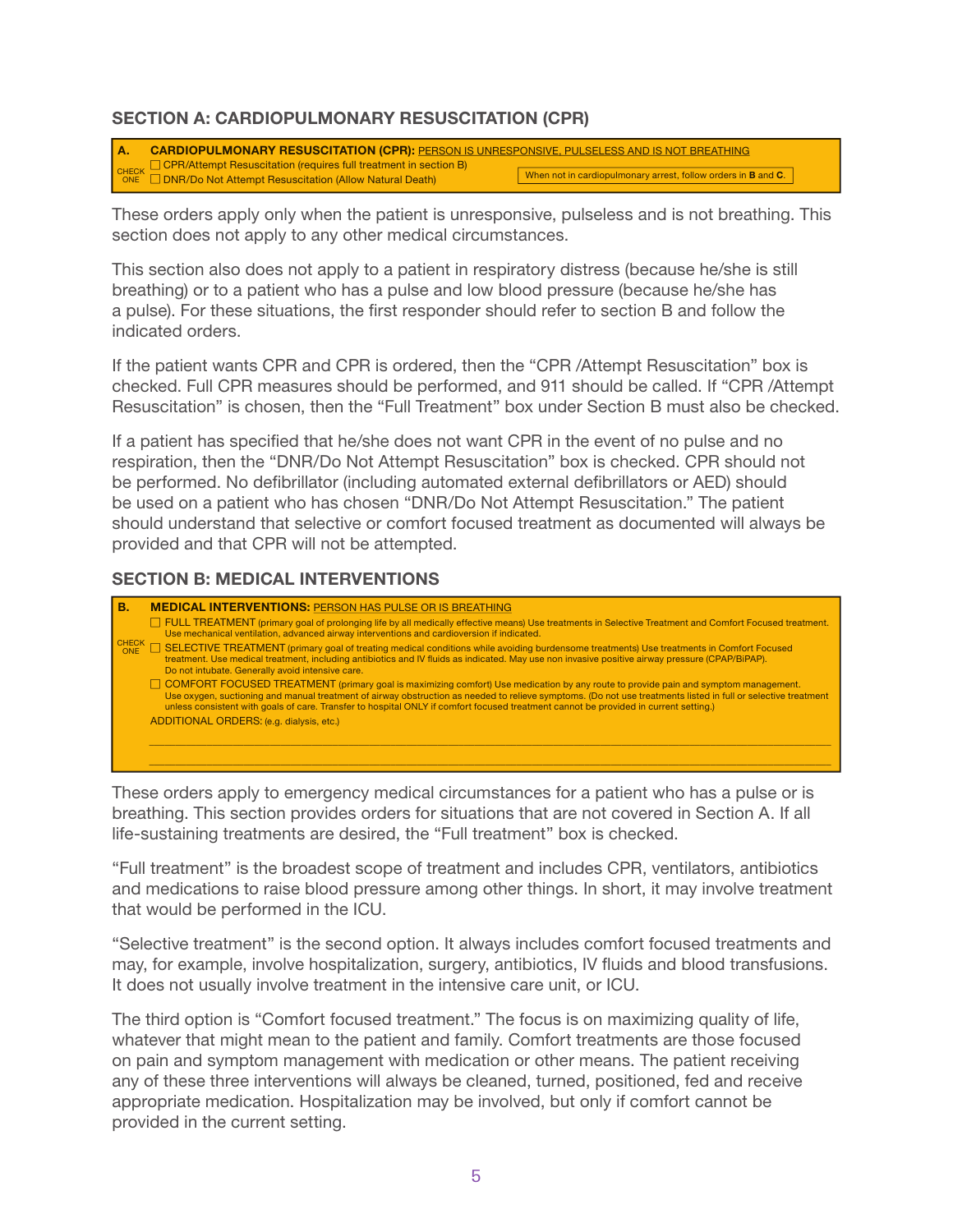#### SECTION C: ARTIFICALLY ADMINISTERED FLUIDS AND NUTRITION  $\ldots$  $\overline{\phantom{a}}$ **SEVIRST CONTACT FOR CONTACT PRIMIDICAL**

|      | Medically assisted nutrition and hydration is optional when it<br>• cannot reasonably be expected to prolong life • would be more burdensome than beneficial<br>• would cause significant physical discomfort |  |  |  |
|------|---------------------------------------------------------------------------------------------------------------------------------------------------------------------------------------------------------------|--|--|--|
| l C. | ARTIFICIALLY ADMINISTERED FLUIDS AND NUTRITION: (Always offer food/fluids by mouth as tolerated)                                                                                                              |  |  |  |
|      | $\Box$ No artificial nutrition by tube.                                                                                                                                                                       |  |  |  |
|      | $\vert$ CHECK $\Box$ Trial period of artificial nutrition by tube. (Goal:                                                                                                                                     |  |  |  |
|      | $\Box$ Long-term artificial nutrition by tube. (If needed)                                                                                                                                                    |  |  |  |

Oral fluids and nutrition must be offered to the patient if medically feasible and tolerated. No artificial nutrition by tube is provided for a patient who refuses this treatment or if it is not medically indicated. Consent must be obtained in order to provide this medical treatment. Oral fluids and nutrition must be offered to the patient if medically feasible and to Patient's Personal Health Care Representative Advance Directive not available  $\frac{1}{2}$ 

In patients who are dying, artificial hydration and nutrition (AHN) may be excessively burdensome to the patient and may provide little or no benefit in which case it is not required. In patients with chronic conditions, AHN may not be required if it cannot be expected to prolong life, is excessively burdensome or causes significant physical discomfort. Patient's Advance Directive, if indicated, patient has completed Health care agent if named in Advance Directive: n patients with chronic conditions, AHN may not be required if it cannot be expected to A. Patients who are aying, antinoidi riyardion and nathtien (ATTV) may be executely

This is a clinical judgment between a patient or his/her personal health care representative and the physician. Treatments are not required when the patient or the personal health care representative judge that the treatment suggested does not offer a reasonable hope of benefit or places an excessive burden or expense on the family or the community. THIS IS a Chritical judgment between a patient of his/her personal health care representativ isentative judge that the treatment suggested does not offer a reasonable hope of ber

If long-term artificial nutrition by tube is medically indicated and desired by the patient, then the appropriate box is checked. PHONE RELATIONSHIP PHONE NUMBER PHONE NUMBER PHONE NUMBER PHONE NUMBER PHONE NUMBER PHONE NUMBER PHONE NUMBER PHONE NUMBER PHONE NUMBER PHONE NUMBER PHONE NUMBER PHONE NUMBER PHONE NUMBER PHONE NUMBER PHONE NUMBER PHONE NU g-term anincial nutrition by tube is medically indicated and desired by the patient, then th

In some cases, a defined trial period of artificial nutrition by tube can allow time to determine the course of an illness or allow the patient an opportunity to clarify his/her goals of care.

#### SECTION D: SUMMARY AND SIGNATURES  $\mathbf{L}$

| D.                   | <b>SUMMARY</b>                                                 |                                                                                                                           |                                                         |                          |
|----------------------|----------------------------------------------------------------|---------------------------------------------------------------------------------------------------------------------------|---------------------------------------------------------|--------------------------|
|                      | <b>Discussed with:</b>                                         | $\Box$ Patient (Patient has capacity)                                                                                     | Personal Health Care Representative (PHCR)              |                          |
|                      | The basis for these orders is:                                 |                                                                                                                           |                                                         |                          |
|                      | $\Box$ $\Box$ Patient's declaration (can be oral or nonverbal) |                                                                                                                           | Advance Directive dated                                 | , available and reviewed |
| ALL<br>THAT<br>APPLY | Patient's Personal Health Care Representative                  |                                                                                                                           | Advance Directive not available                         |                          |
|                      | (Qualified Patient without capacity)                           |                                                                                                                           | $\Box$ No Advance Directive                             |                          |
|                      |                                                                | Patient's Advance Directive, if indicated, patient has completed                                                          | $\Box$ Health care agent if named in Advance Directive: |                          |
|                      |                                                                | an additional document that provides guidance for treatment<br>measures if he/she loses medical decision-making capacity. | Name:                                                   |                          |
|                      | $\Box$ Resuscitation would be medically non-beneficial.        |                                                                                                                           | Phone:                                                  |                          |

Upon completion of the orders, the physician checks the box indicating with whom the orders were discussed - the patient or his/her personal health care representative.

The physician and the patient (or personal health care representative) must sign and date the document. This acknowledges that the orders are medically indicated and consistent with the patient's (or personal health care representative's) understanding of his/her illness, treatment preferences, values and goals of care. Additional information supporting these orders should be placed in the medical record. The relationship phase  $\mathbb{R}$  is a set of the number of  $\mathbb{R}$ 

The orders are not valid without the physician's and patient's or personal health care representative's signature, date and physician phone number. If signed by the personal health care representative, the relationship and authority to act on behalf of the patient must be documented. ders are not valid without the physician's and patient's or personal health care